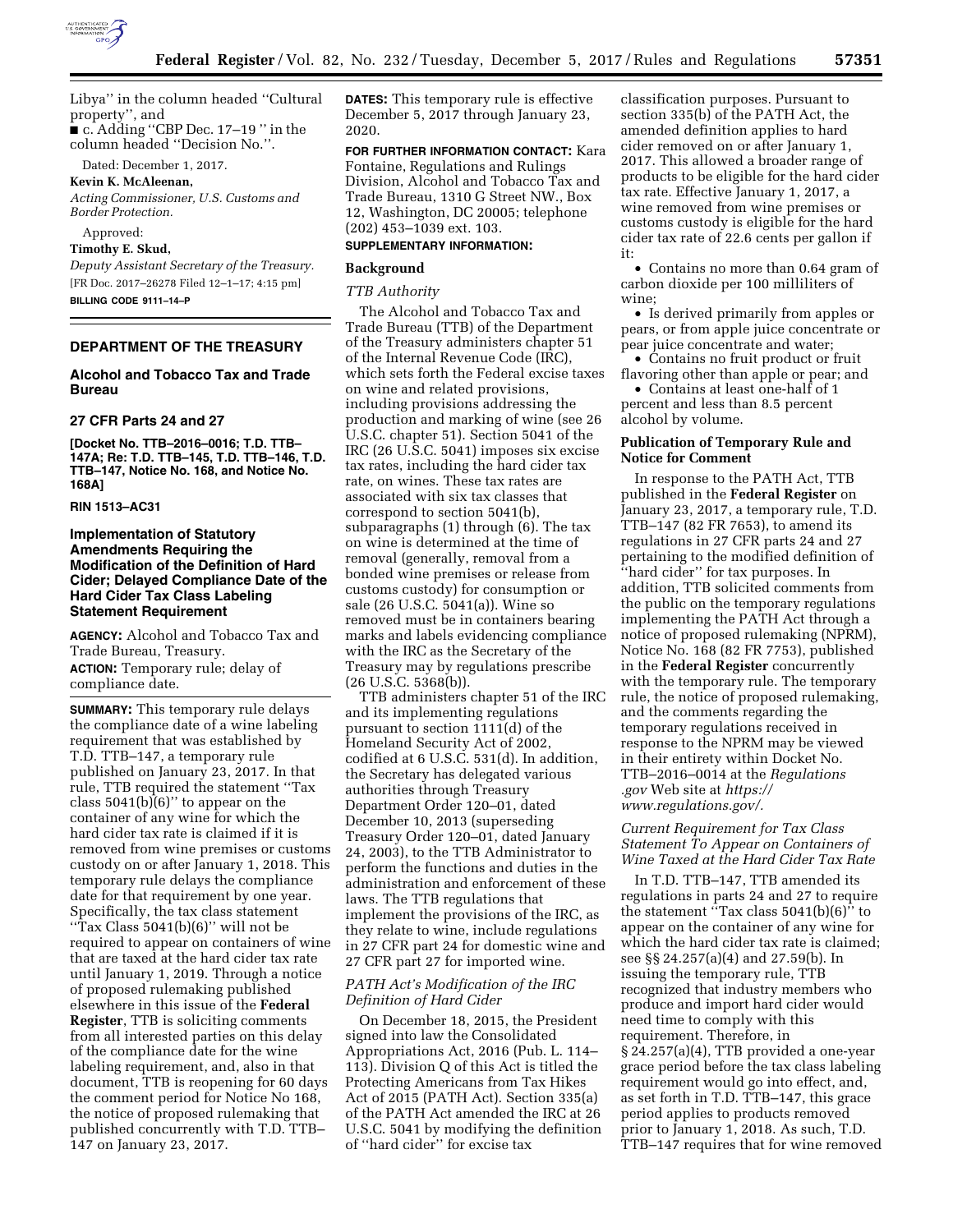on or after January 1, 2018, the tax class statement ''Tax Class 5041(b)(6)'' must appear on the container of any wine for which the hard cider tax rate is claimed.

# *Requests for Delay of the Tax Class Statement Compliance Date*

In response to the request for comments on T.D. TTB–147, TTB received a comment, posted on February 15, 2017, from Ian Flom of Mercier Orchards, indicating that the timeframe to implement the new ''Tax Class 5041(b)(6)'' labeling statement requirement is insufficient because he buys labels in bulk and has a supply of labels that do not bear the tax class statement that he will not be able to use up before January 1, 2018. Mr. Flom also submitted other comments for TTB consideration.

TTB also was copied on a letter addressed to Steven T. Mnuchin, Secretary of the Treasury, dated August 1, 2017, from the United States Association of Cider Makers (USACM), which represents approximately onehalf of the cider makers in the United States. In its letter, USACM requested a one year delay of the requirement to place the hard cider tax class labeling statement on products claiming the hard cider tax rate removed from wine premises or customs custody after January 1, 2018.

In light of this comment and request, TTB is delaying the compliance date for the labeling statement requirement.

## *Requests for Extension of and Reopening of the Comment Period*

In a February 23, 2017 comment in response to Notice No. 168, USACM formally requested a 60-day extension of the public comment period in order to give its members more time to properly address any of their concerns with the regulatory changes. USACM referred to the outstanding extension request in their August 1, 2017 letter.

Through a notice of proposed rulemaking published elsewhere in this issue of the **Federal Register**, TTB is reopening for 60 days the comment period for Notice No 168. TTB will consider any new comments submitted in response to the reopening of the comment period on T.D. TTB–147 along with any comments received on this Temporary Rule, T.D. TTB–147A, and the suggestions that have already been received from Mr. Flom.

# **Delayed Compliance Date of the Tax Class Labeling Statement Requirement for Hard Cider**

Through publication of this new temporary rule, TTB is amending 27 CFR 24.257(a)(4) to delay until January

1, 2019, the requirement that the tax class statement ''Tax class 5041(b)(6)'' appear on any container of wine removed from wine premises or customs custody for which the hard cider tax rate is claimed. Because the tax class labeling requirement for imported wine claiming the hard cider tax rate contained in 27 CFR 27.59(b) is a crossreference to  $\S 24.257(a)(4)$ , no change to the regulatory text in § 27.59(b) is required.

# **Updating OMB Control Numbers**

In addition, TTB notes that, under the requirements of the Paperwork Reduction Act, the Office of Management and Budget (OMB) approved the hard cider tax class labeling statement information collection requirement under OMB control number 1513–0138. Therefore, TTB is amending §§ 24.257 and 27.59 in this temporary rule to reflect that control number. TTB also is correcting the OMB control number statement in § 24.257 to reflect that the IRC-based wine labeling requirements are covered under OMB control number 1513–0092, Marks on Wine Containers, and not the labeling-related recordkeeping requirements covered under 1513–0115, Usual and Customary Business Records Relating to Wine.

## **Correction to Authority Citation for 27 CFR Part 27**

TTB notes that several rule documents published in late 2016 and early 2017 affected 27 CFR part 27, including the authority citation list set out at the beginning of that part. Specifically, T.D. TTB–145, Amendments To Streamline Importation of Distilled Spirits, Wine, Beer, Malt Beverages, Tobacco Products, Processed Tobacco, and Cigarette Papers and Tubes and Facilitate Use of the International Trade Data System, published on December 22, 2016, at 81 FR 94186, revised the part 27 authority citation list to add 26 U.S.C. 5382 (Cellar Treatment of Natural Wine) and 26 U.S.C. 6109 (Identifying Numbers). However, T.D. TTB–146, Changes to Certain Alcohol-Related Regulations Governing Bond Requirements and Tax Return Filing Periods, published on January 4, 2017, at 82 FR 1108, also revised the part 27 authority citation list to add 26 U.S.C. 6109 but not 26 U.S.C. 5382, resulting in the inadvertent removal of 26 U.S.C. 5382 from the list, and this error was not corrected in T.D. TTB–147. Therefore, in this temporary rule, TTB is correcting the authority citation for 27 CFR part 27 to return 26 U.S.C. 5382 to that part's list of authorities.

# **Regulatory Analysis and Notices**

### *Public Participation*

To submit comments on the delayed compliance date for the hard cider tax class labeling statement described in this temporary rule, or to submit new comments on any of the hard cider regulations contained in T.D. TTB–147, published in the **Federal Register** on January 23, 2017, at *82 FR 7653,* please refer to Notice No. 168A, published in the ''Proposed Rules'' section of this issue of the **Federal Register**.

### *Executive Order 12866*

Certain TTB regulations issued under the IRC, including this one, are exempt from the requirements of Executive Order 12866, as supplemented and reaffirmed by Executive Order 13563. Therefore, a regulatory impact assessment is not required.

## *Regulatory Flexibility Act*

In accordance with the Regulatory Flexibility Act (5 U.S.C. 601 *et seq.*), TTB certifies that this temporary rule will not have a significant economic impact on a substantial number of small entities. The temporary rule will not impose, or otherwise cause, a significant increase in reporting, recordkeeping, or other compliance burdens on a substantial number of small entities. Rather, this temporary rule decreases burden on impacted entities by delaying the compliance date for a TTB labeling requirement that implements certain changes to the Internal Revenue Code of 1986 made by the Protecting Americans from Tax Hikes Act of 2015 (see Pub. L. 114–113, Division Q, section 335).

### *Paperwork Reduction Act*

The regulatory sections addressed in this temporary rule (27 CFR 24.257 and 27.59) contain collections of information that have been previously reviewed and approved by OMB in accordance with the Paperwork Reduction Act of 1995 (44 U.S.C. 3507) and assigned control numbers 1513– 0092 and 1513–0138. No changes are being made to the existing approved information collections.

## *Inapplicability of Prior Notice and Public Comment and Delayed Effective Date Procedures*

TTB is issuing this temporary rule without prior notice and comment pursuant to authority under section 4(a) of the Administrative Procedure Act, as amended (APA; 5 U.S.C. 553(b)). This provision authorizes an agency to issue a rule without prior notice and comment when the agency for good cause finds that those procedures are